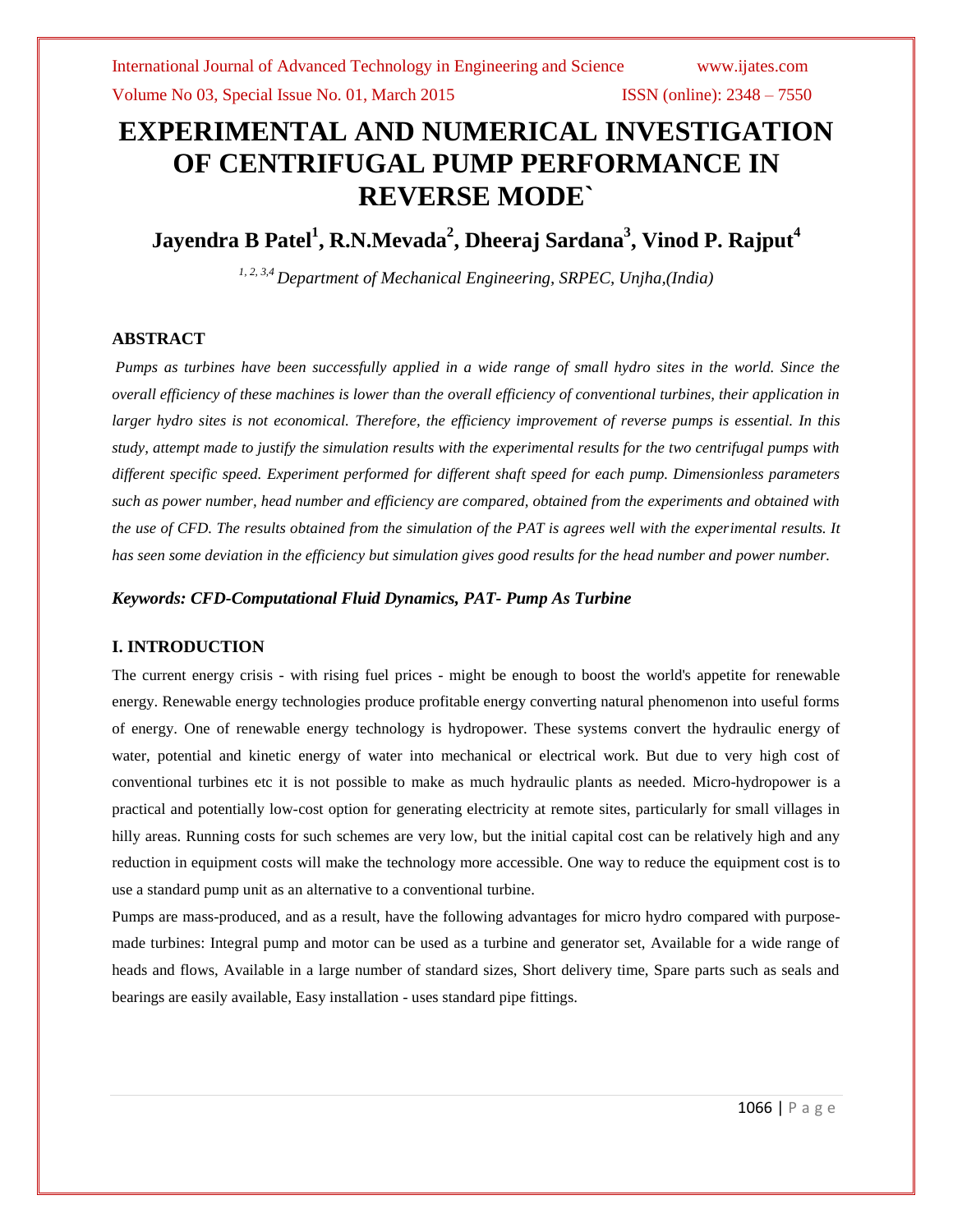### Volume No 03, Special Issue No. 01, March 2015 ISSN (online): 2348 – 7550

### **II. A BRIEF OF HISTORICAL BACKGROUND EAHE SYSTEMS IN THE WORLD**

The use of pumps as turbines has been topic of research for over 70 years. There are many researchers who have already tried to give the best prediction methods to find the turbine performance curves but none of them were able to give an accurate method.

The research on using pumps-as- turbines was started around 1930. Thoma and Kittredge (1931) published the complete characteristics of few pumps; they accidentally found that pumps could operate very efficiently in the turbine mode. Punit Singh **[1]** recommended little changes in boundary conditions for the 3 PAT's. For the 35.3 rpm and the 39.7 rpm, the boundary conditions should comprise of total pressure at the inlet measurement plane and the mass flow rate at the exit of the draft tube The boundary conditions for the 24.5 rpm PAT has been reversed with specification of mass flow rate at the inlet measurement plane and atmospheric pressure at the draft tube exit. The simulations are carried out at identical load point from experimental study. The variables that are transferred from experimental measurements are discharge (or mass flow rate) and operating speed (N). The discharge used here is the net discharge across the PAT control volume without any considerations for leakage flow. The CFD model then essentially evaluates the net head (H) across the inlet and exit measurement planes, and the hydraulic output torque (T). In agricultural facilities (animal buildings) and horticultural facilities (greenhouses) Earth–air heat exchangers have been used over the past several decades and have been used in conjunction with solar chimneys in hot arid areas for thousands of years, probably beginning in the Persian Empire.

Sania raval, J.T.kshirsagar**[5]** based on experimental data carried out at a major university in Karlsruhe, Germany by Dr Punit singh, presented CFD results in qualitative and quantitative form. The following five flow rates were used for CFD analysis: 0.075 m3/sec, 0.100 m3/sec, 0.126 m3/sec, 0.151 m3/sec and 0.176 m3/sec. CFD results give a higher value of power output and efficiency as losses are not considered. The future work will concentrate on improving mass quality and numerical schemes for both experimental and numerical results by testing several pumps at different operating specific speed.

**Sania raval, J.T.kshirsagar[5]** based on the numerical models, investigated various parameters that cannot be measured experimentally like flow pattern and internal hydraulics variables etc. Numerical approach is useful in identifying loss in individual component like draft tube impeller and casing. The authors analyzed the accuracy of the CFD models using experimental data as standard. The entire geometry consisting of casing, impeller, and draft tube is modeled for numerical analysis. An unstructured tetrahedral intermediate size mesh is used for increasing the grid density at locations where gradients of flow variables are observed to be high .Leakage through wear rings or packing is not included in the model. Frozen rotor concept is used for the interface between stationary and rotating components. Boundary condition are specified in the form of total pressure at the inlet flange of casing and mass flow rate at the exit of the draft tube.

### **III.METHODOLOGY**

### **3.1 PAT working principal**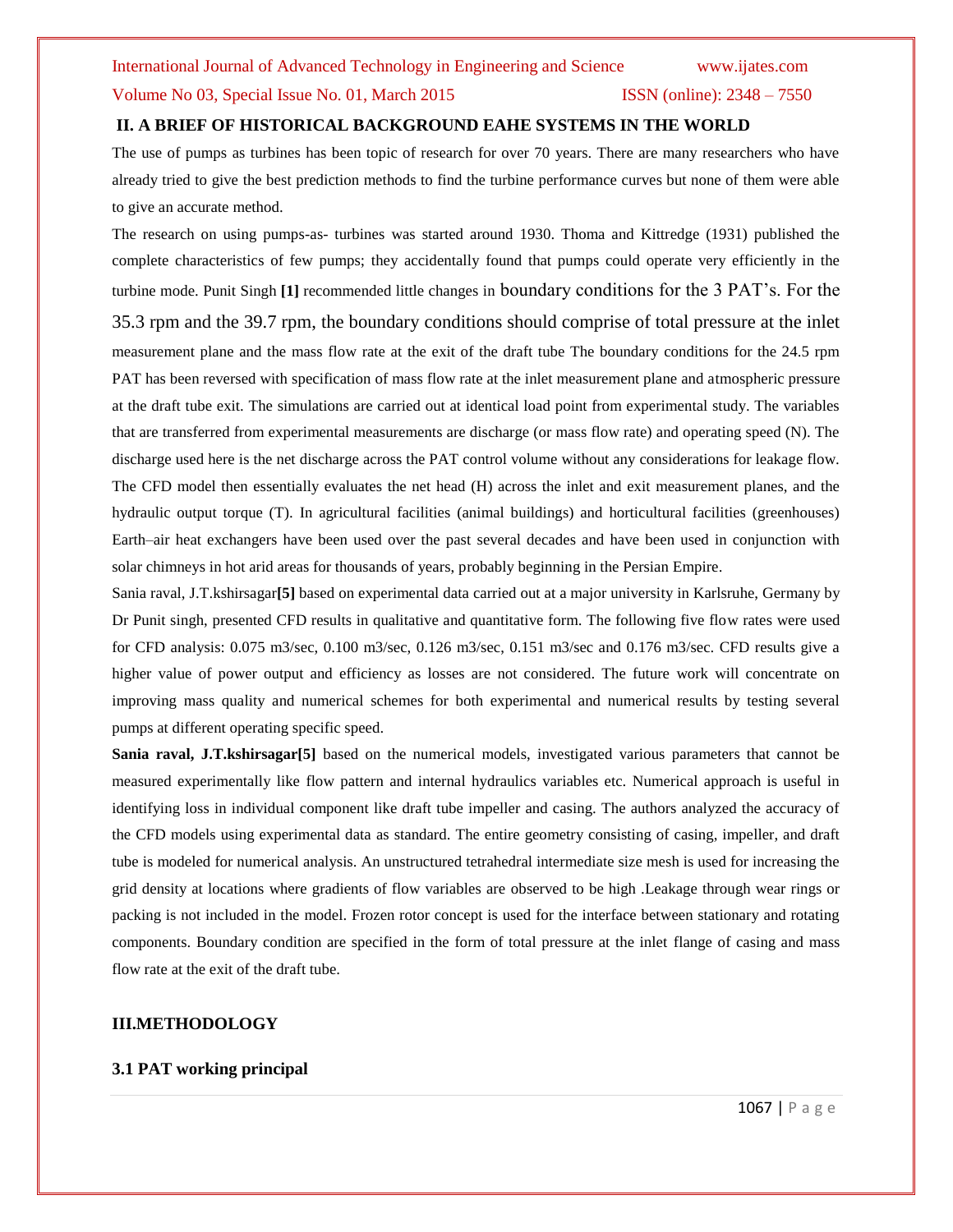# Volume No 03, Special Issue No. 01, March 2015 ISSN (online): 2348 – 7550

Pumps are designed for particular head and flow rate. In pumps fluid enters from suction side at low pressure side and discharge to high pressure side. It takes energy from impeller to convert fluid low pressure to high pressure



# **Fig.1: Pump in pumping and turbine mode**

In case of pump as turbine (PAT) pump operates in reverse mode. In PAT mode water enters in casing at high pressure and transfer convert pressure and kinetic energy in to mechanical energy and fluid exit from pump the eye at low pressure. And fluid exit from pump the eye at low pressure. In the reverse operation of pump it may be less efficient because the direction of flow is reverse and hydraulic and frictional losses increase sharply. When fluid enters in to impeller because of Sharpe edges of impeller at the end flow separation occurs at inlet of PAT due to that separation losses temperature accordingly. The pipe outlet is given where the space needs to be air conditioned in industrial or livestock buildings etc. By taking benefits of this costless energy we can reduce our energy consumption for air conditioning of space hence a very useful technique it is.

# **3.2 Experimental Set up**

A compact open loop-test rig was used for testing the pump in turbine mode. The test rig consists of one feed pump of radial flow type for pumping water at high pressure to provide the necessary head and flow. The pump has been connected with the motor. The motor connects with VFD (variable frequency drives) drive. The motor speed can be easily varied and controlled with PLC (Programmable logic controller). Thus it improves the efficiency of motor and also it matches the speed according to changing load requirements and gives accurate. Continuous process control over a wide range of speeds. From the sump the water supplied with high pressure in the centrifugal pump being used as a turbine. After imparting motion to the pump impeller, water is discharged through the conical draft tube connected to the pump outlet. Water goes back through the same sump channel, from which the radial flow pump again pumps the same water back to the PAT.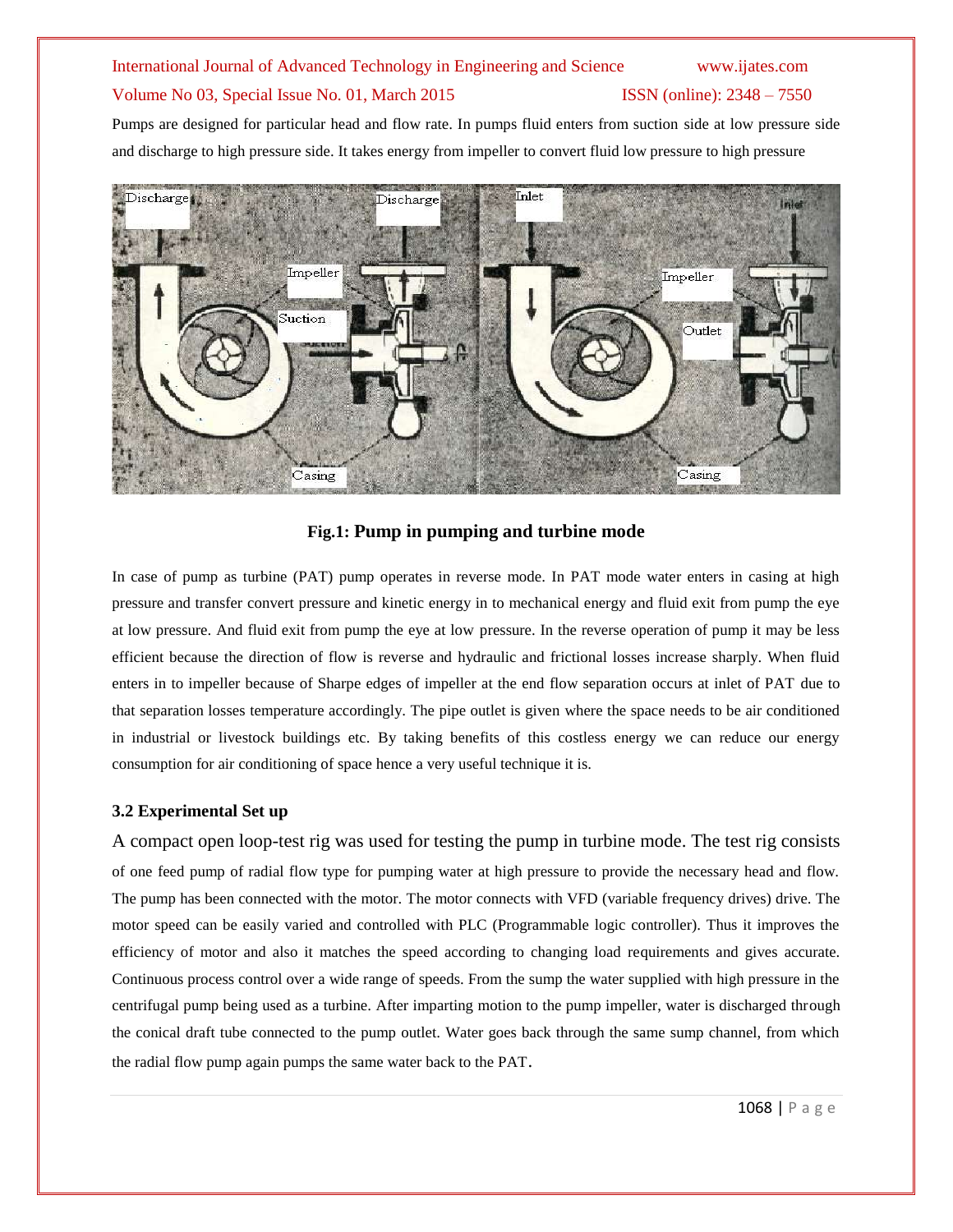Volume No 03, Special Issue No. 01, March 2015 **ISSN** (online): 2348 – 7550





**Figure : 2 Layout of test rig**

## **IV. DIMENSIONLESS ANALYSIS**

The Buckingham's Pi-Theorem of dimensionless analysis deals with the physical phenomenon of turbine operation using all these variables alone. During study of a particular type of turbine or pump, the design parameters can be neglected except the diameter of runner. The other important parameters that need to be considered is the speed N, the net head H, the discharge Q, and output power P. Density and acceleration due to gravity are necessary to complete dimensionless property of these groups. All these variables can be simplified using Buckingham's theorem for a turbine in separate ways like based on constant speed and based on constant head. As we performed all the tests at constant speed so the result of constant speed will be presented. Three groups are formed which define the entire turbine performance. All these groups carry the variable speed N hence it is to be based on constant speed. The dimensionless

groups are,

**Flow Coefficient (** $\phi$ **)**: The combination of speed and discharge making it dimensionless. It also includes a geometrical parameter diameter. It is given by,

Flow Coefficient 
$$
(\phi) = \frac{Q}{ND^3}
$$

**Head Coefficient** (ψ): This dimensionless group is a combination of net head and speed. It also includes parameter of diameter and acceleration due to gravity (g).

Head Number 
$$
(\psi) = \frac{gH}{N^2D^2}
$$

**Power Coefficient**  $(\pi)$ **:** This is a dimensionless group combining speed and output power with density and diameter.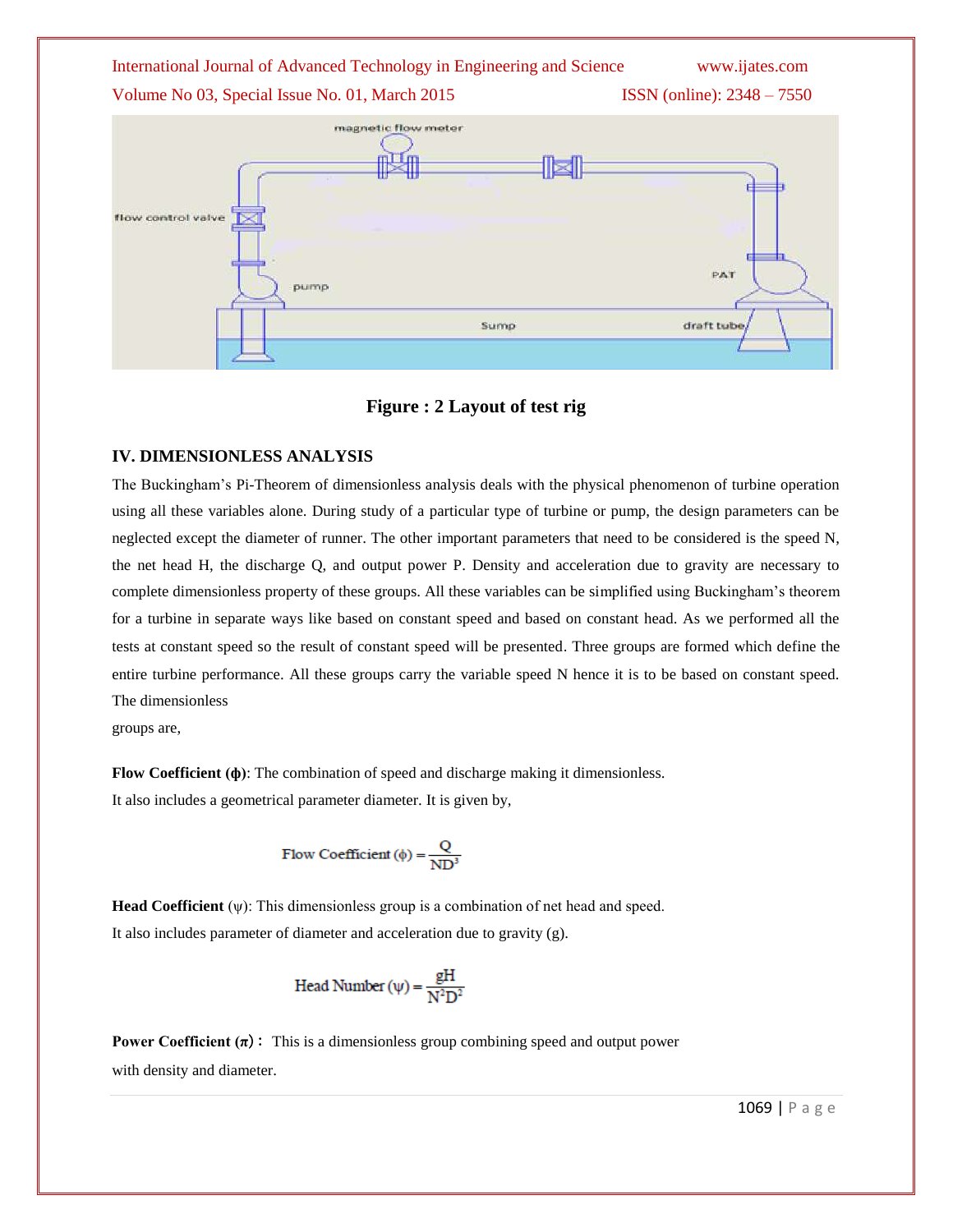International Journal of Advanced Technology in Engineering and Science www.ijates.com Volume No 03, Special Issue No. 01, March 2015 ISSN (online): 2348 – 7550

Power Coefficient 
$$
(\pi) = \frac{P}{\rho N^3 D^5}
$$

### **V. EXPERIMENTAL RESULTS**

Figure3 indicates that the 38.47 rpm PAT have about 66 % efficiency at 1100 rpm shaft speed. The flow number at best efficiency point is about 0.191 .at best efficiency point the power number available from the PAT is about 1.3. At full load condition the power number is about 3 . And at no load condition the power number is about 0.250.



**Figure: 3 Power number and efficiency for 38.47 rpm PAT at 1100 rpm speed**

Figure3 indicates that the 38.47 rpm PAT have about 66 % efficiency at 1100 rpm shaft speed. The flow number at best efficiency point is about 0.191 .at best efficiency point the power number available from the PAT is about 1.3. At full load condition the power number is about 3 . And at no load condition the power number is about 0.250.



**Figure 4: Power number and efficiency for 38.47 rpm PAT at 1300 rpm speed**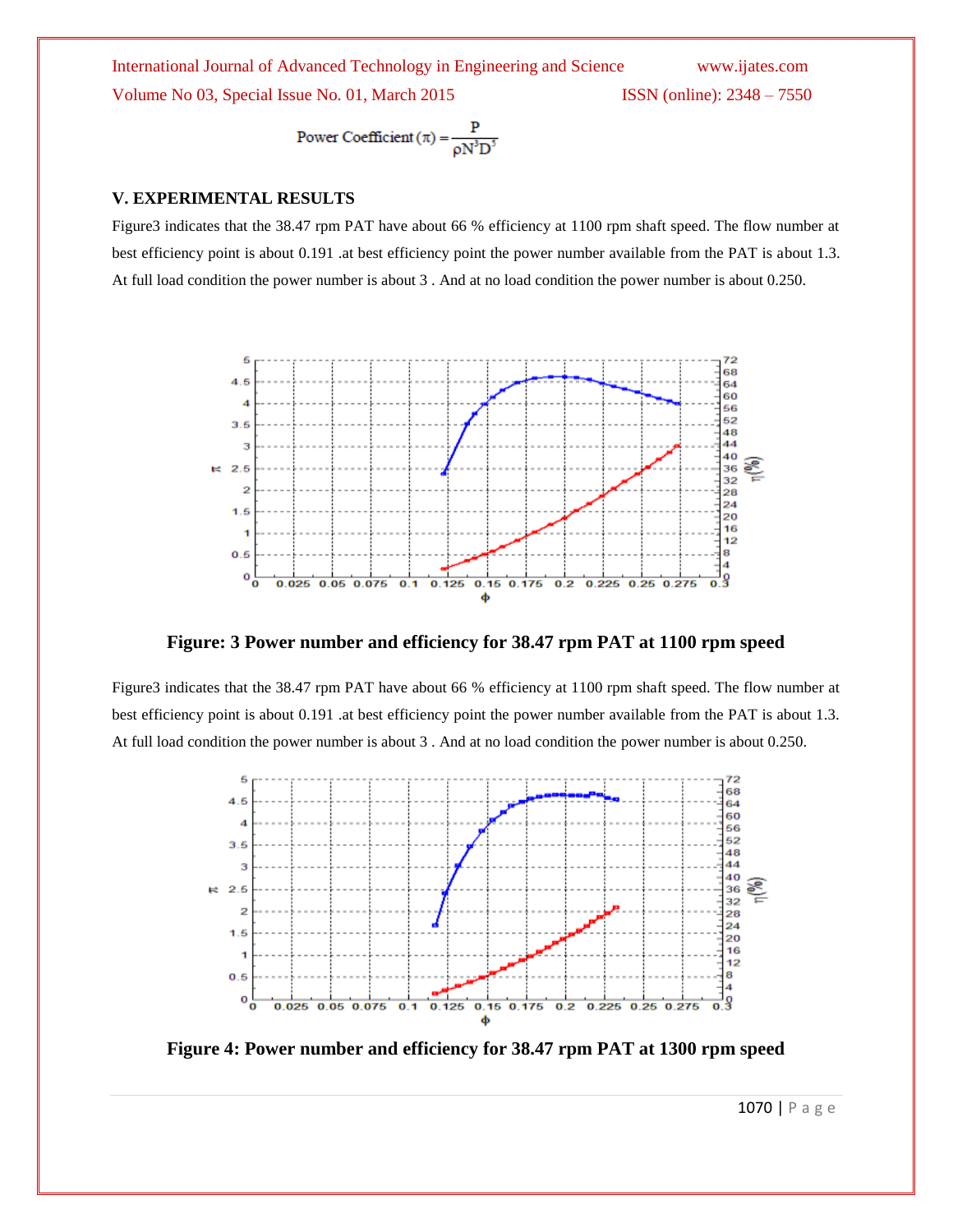# Volume No 03, Special Issue No. 01, March 2015 ISSN (online): 2348 – 7550

Figure 4 indicates that the PAT has about 67% best efficiency at 1300 rpm shaft speed. The power number available at BEP from the PAT at 1300 shaft speed is about 1.4. The flow number at BEP is about 0.2. We can see that at full load the efficiency of PAT is 65% and flow number is about0.235. At no load condition the efficiency of PAT is about26% and the flow number is about 0.11. The power number at no load is all most zero.



### **Figure: 5 Head number and efficiency for 53. 83 rpm PAT at 700 rpm speed**

Figure 5 indicates that the head number required at BEP is about 12 and flow number is about 0.450 of 53.83 rpm PAT at 700 rpm shaft speed. The head number at full load condition is about 28. At no load condition the head number is about 8. The flow number at full load condition is about 0.7 and at the no load condition the flow number is about 0.35. Same work was simulated using CFD.



1071 | P a g e